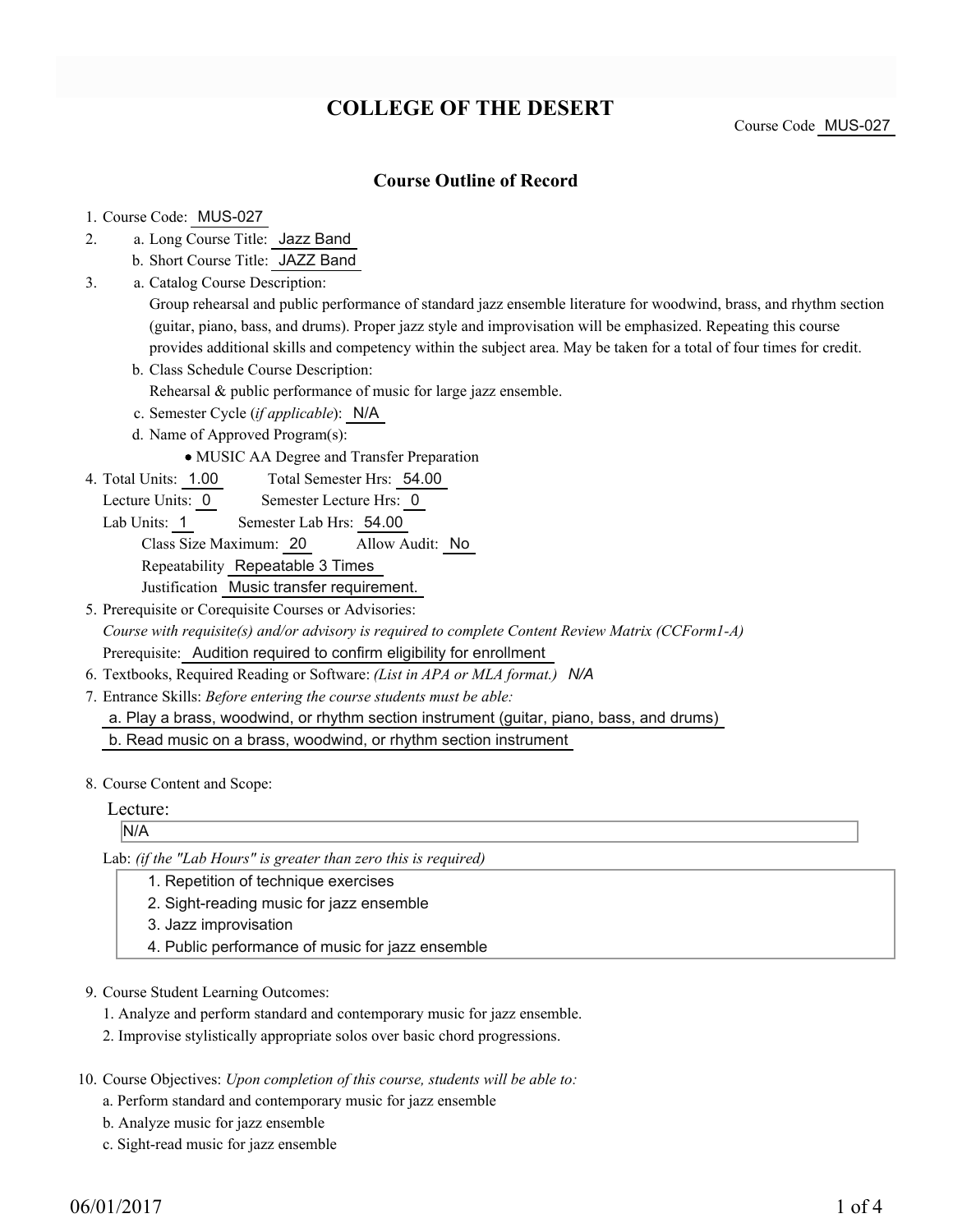### MUS 027-Jazz Band

- d. Perform with accuracy individual parts within the larger ensemble
- e. Improvise over basic chord progressions
- 11. Methods of Instruction: *(Integration: Elements should validate parallel course outline elements)*

#### Other Methods:

a. Discussions/demonstrations b. Drills and pattern practice c. Video and audio recordings d. Rehearsals e. Handouts

12. Assignments: (List samples of specific activities/assignments students are expected to complete both in and outside of class.) In Class Hours: 54.00

Outside Class Hours: 0

-

- a. In-class Assignments
- b. Out-of-class Assignments
	- 1. Music sight-reading
	- 2. Individual/Ensemble practice
	- 3. Study and analysis of music scores and manuscripts
	- 4. Study and analysis of recorded performances

13. Methods of Evaluating Student Progress: The student will demonstrate proficiency by:

• Other

a. Interpretation of music for jazz ensemble b. Sight-reading music for jazz ensemble at increasingly difficult levels c. Preparation for rehearsals d. Individual improvement e. Public performances f. Participation g. Attendance

- 14. Methods of Evaluating: Additional Assessment Information:
- 15. Need/Purpose/Rationale -- All courses must meet one or more CCC missions.

PO-GE C3 – Arts, Humanities, and Culture

 Analyze the variety of forms of expression and how those are used to communicate social, cultural, and personal ideas, feelings, and concepts;

 Show how and why the visual and performing arts are unique and how inherent meaning in the arts transcends written and verbal communication;

 Effectively communicate and express themselves and make themselves understood through visual, auditory, tactile, and symbolic means.

PO-GE C5 – Personal Growth and Development

Value learning as a lifelong endeavor designed to enrich one's life.

Exhibit habits of intellectual exploration, personal responsibility, and well being.

Interact with individuals and within groups with integrity and awareness of others' opinions, feelings, and

values.

IO - Personal and Professional Development

Display habits of intellectual exploration, personal responsibility, and physical well being.

Value diverse cultures and populations.

Value the feedback of others.

IO - Aesthetics

Utilize the creative process to explain universal values such as beauty and truth.

Apply imagination to artistic expression.

IO - Critical Thinking and Communication

 Utilizing various communication modalities, display creative expression, original thinking, and symbolic discourse.

16. Comparable Transfer Course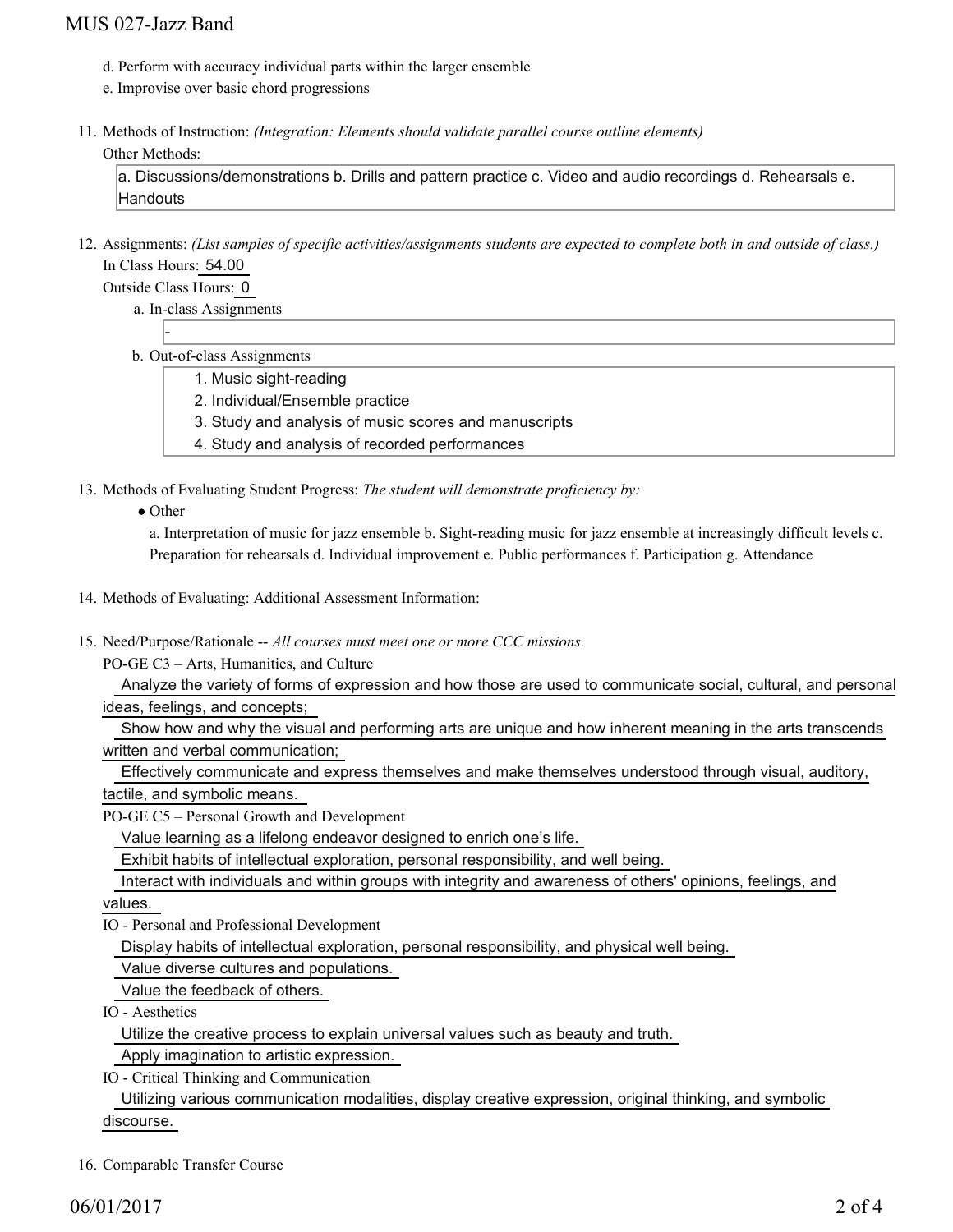### MUS 027-Jazz Band

| <b>University System</b> | Campus              | <b>Course Number</b> | <b>Course Title</b> | <b>Catalog Year</b> |
|--------------------------|---------------------|----------------------|---------------------|---------------------|
| CSU                      | CSU Long Beach      | MUS 201              | Jazz Ensemble       |                     |
| CSU                      | CSU Northridge      | MUS181AB             | Jazz Ensembles      |                     |
| UC                       | <b>UC</b> Riverside | <b>MUS 164</b>       | Jazz Ensemble       |                     |

17. Special Materials and/or Equipment Required of Students:

| 1. Woodwind, brass, or rhythm section instrument (guitar and electric bass only) |  |  |
|----------------------------------------------------------------------------------|--|--|
| 2. Digital metronome                                                             |  |  |
| 3. Digital tuner                                                                 |  |  |

Required Material? 18. Materials Fees:

#### **Material or Item Cost Per Unit Total Cost Per Unit Total Cost**

19. Provide Reasons for the Substantial Modifications or New Course:

Periodic review.

Change class size max from 30 to 20. Rationale: The Jazz Band at College of the Desert rehearses and performs music for a standard jazz big band. Big band music is composed for 14 to 20 musicians all playing different parts within the ensemble. A class of more than 20 does not represent the professional standard for this type of group.

- a. Cross-Listed Course *(Enter Course Code)*: *N/A* 20.
	- b. Replacement Course *(Enter original Course Code)*: *N/A*
- 21. Grading Method *(choose one)*: Letter Grade Only
- MIS Course Data Elements 22.
	- a. Course Control Number [CB00]: CCC000507543
	- b. T.O.P. Code [CB03]: 100400.00 Music
	- c. Credit Status [CB04]: D Credit Degree Applicable
	- d. Course Transfer Status [CB05]: A = Transfer to UC, CSU
	- e. Basic Skills Status [CB08]: 2N = Not basic skills course
	- f. Vocational Status [CB09]: Not Occupational
	- g. Course Classification [CB11]: Y Credit Course
	- h. Special Class Status [CB13]: N Not Special
	- i. Course CAN Code [CB14]: *N/A*
	- $i$ . Course Prior to College Level [CB21]:  $Y = Not$  Applicable
	- k. Course Noncredit Category [CB22]: Y Not Applicable
	- l. Funding Agency Category [CB23]: Y = Not Applicable
	- m. Program Status [CB24]: 1 = Program Applicable
	- Name of Approved Program *(if program-applicable)*: *N/A*

*Attach listings of Degree and/or Certificate Programs showing this course as a required or a restricted elective.)*

23. Enrollment - Estimate Enrollment

First Year: 16 Third Year: 20

- 24. Resources Faculty Discipline and Other Qualifications:
	- a. Sufficient Faculty Resources: Yes
	- b. If No, list number of FTE needed to offer this course: *N/A*
- 25. Additional Equipment and/or Supplies Needed and Source of Funding.

*N/A*